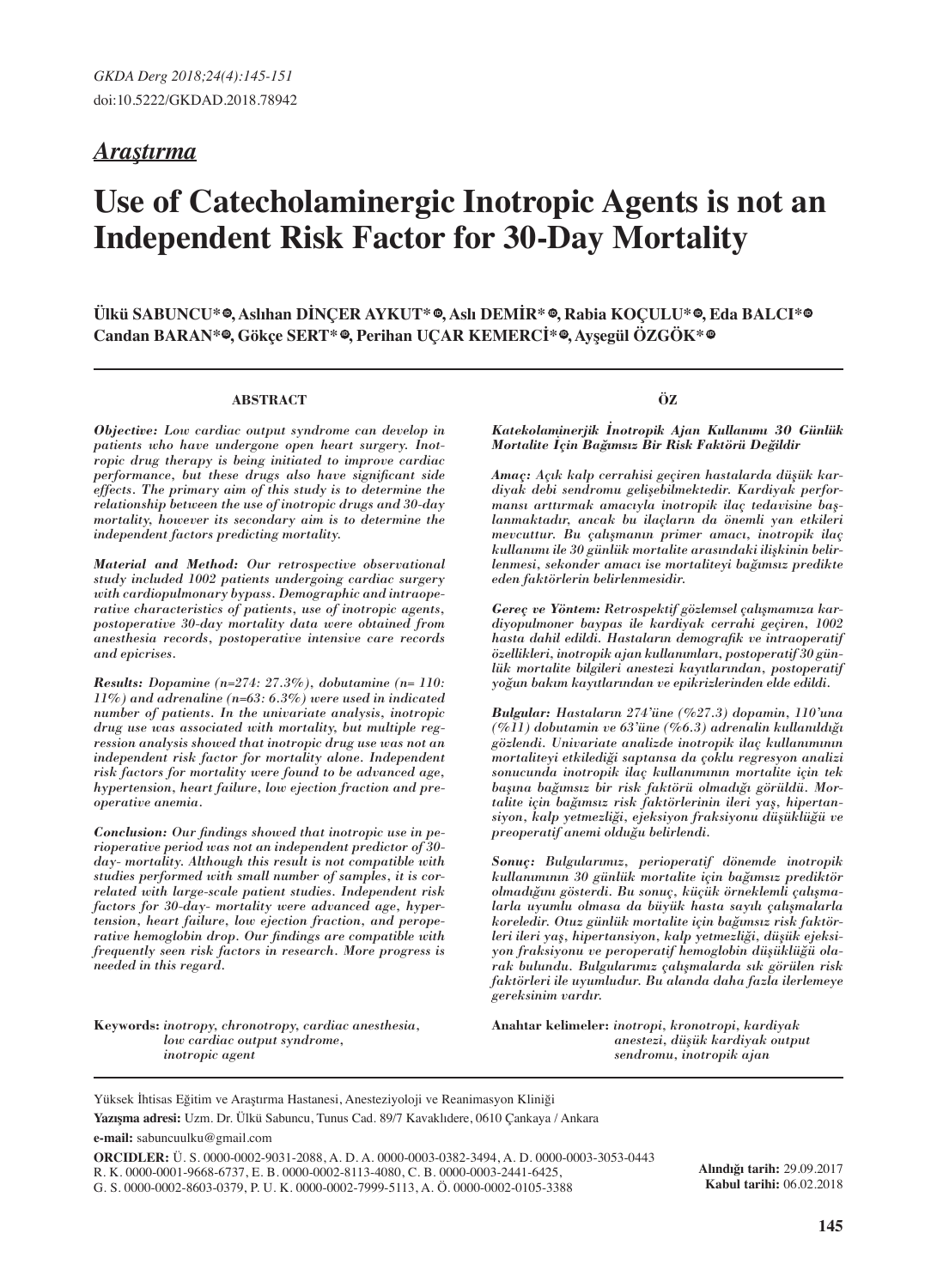# **IntroductIon**

One of the major complications seen after open heart surgery is low cardiac output syndrome  $(LCOS)$ . A cardiac index below 2  $L/min/m^2$  is considered LCOS and results in insufficient organ perfusion. LCOS is present in 0.2-6% of an adult heart surgery patient population [1]. LCOS may occur with factors that decrease left ventricular preload, such as hypovolemia, tension pneumothorax, positive pressure ventilation, right ventricular dysfunction. It may also occur during increased afterload situations, such as increased systemic vascular resistance, excessive fluid loading, left ventricular distension. LCOS may also be observed in cases, where myocardial protection is not properly provided during cardiopulmonary bypass (CPB) and, in cases with decreased direct left ventricular myocardial contractility such as low ejection fraction, myocardial ischemia, stunning, hypoxia, hypercapnia, and acidosis. After the etiology of LCOS has been identified, goal- directed treatment is started to increase organ perfusion. Support therapy with inotropic drugs is indicated when left ventricular contractility is reduced. Catecholaminergic agents, dopamine, dobutamine, adrenaline are inotropic agents acting on beta, alpha and dopaminergic receptors. In addition, phosphodiesterase inhibitors, calcium sensitizers, vasopressors, vasodilators and mechanical support devices, which act in different ways, can also be used in LCOS therapy. It is said that inotropic drugs in cardiac surgery have positive effects on hemodynamics, as well as increased risk of arrhythmia, myocardial ischemia, hemodynamic fluctuations and various adverse events [2,3].

In studies, inotropic drugs are evaluated together with vasopressor drugs and contradictory results are suggested [4]. Vasopressor drugs are different from catecholamines in terms of their mechanism of action and results. For this reason our research hypothesis is based only on the effects of catecholaminergic drugs dopamine, dobutamine and adrenaline. The primary aim of our study is to investigate the effect of inotropic drug use on 30-day mortality in patients undergoing open heart surgery and our secondary goal is to determine independent factors predicting postoperative 30-day mortality.

# **MATERIALS and METHODS**

This retrospective, observational, and cross-sectional study included 1002 patients who underwent open heart surgery between January 1, 2016 , and January 1, 2017 after receiving the hospital ethics committee approval (Date 26 /06/2016-no. 350). The demographic and perioperative data of the patients were obtained from the electronic information operating system and from anesthesia, and intensive care unit (ICU) followup forms. The study included women and men older than 18 years of age who underwent elective coronary artery bypass graft- valve- adult congenital and combined surgeries using CPB. Patients who underwent pediatric cardiac surgery, vascular surgery, off-pump heart surgery, heart transplantation , those using mechanical support devices were not included in the study. Demographic data and comorbidities during the preoperative period were recorded. The data concerning duration of anesthesia, cross- clamping (CC), CBP and 30-day mortality were recorded. The cut-off value for the ejection fraction (EF) was accepted as 40%. Accordingly, EF <40 % and  $\geq 40\%$  were considered as low and normal EF, respectively.

In all patients anesthesia was induced with fentanyl, midazolam, rocuronium and maintained with sevoflurane-midazolam-fentanyl-rocuronium. The CBP was performed using moderate hypothermia with nonpulsatile perfusion flow  $(2.4 \text{ L min}^{-1} \text{ m}^2)$ . Body temperature was monitored with rectal and nasopharyngeal probes. Alpha-stat was used in blood gas management. Priming was carried out with 1500 ml of Ringers lactate solution, 250 mg of albumin and electrolytes. Plegisol (Plegisol, Abbott Lab.) solution (10-15 ml  $kg^{-1}$ ) was used for cardioplegic arrest, followed by blood cardioplegia at 20 min- intervals. When appropriate conditions are met the pump flow slowly decreased, and the CPB was ended. At this time, the contractility of the heart was assessed with an inspection. During the weaning, the inotropic drugs (dopamine, dobutamine and adrenaline) were started according to the choice of the surgeon and the anesthetist, when poor contractility and hypotension were observed. Phosphodiesterase inhibitors, vasopressin, and noradrenaline were frequently used in patients with heart failure, who underwent cardiac transplantation and/or surgeries with the aid of mechanical support devices. These patients were not included in the study. There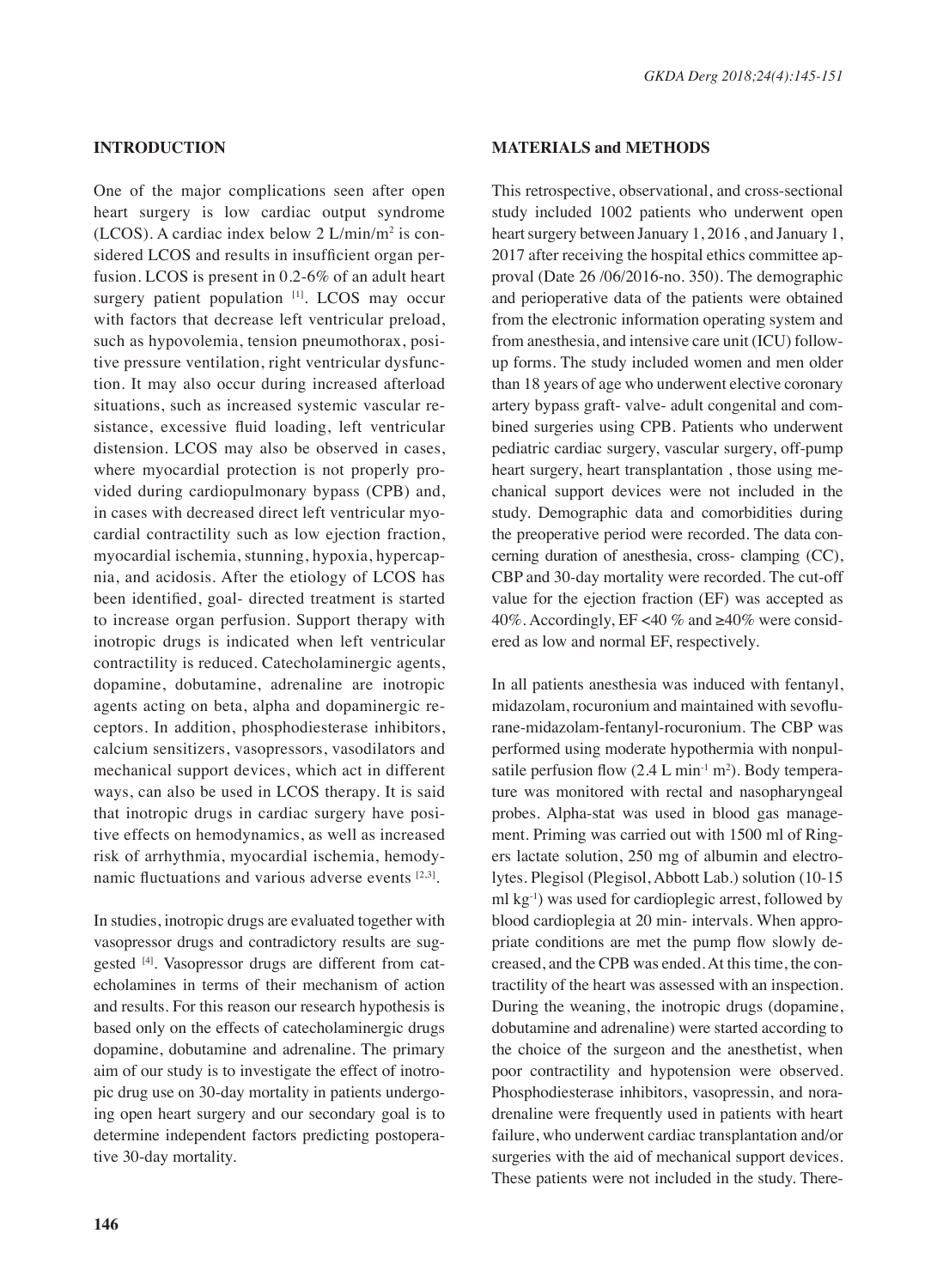fore, other inotropic drugs and vasopressors were not used, except dopamine. Dopamine, dobutamine and adrenaline use, their doses and durations of these infusions were recorded intra- and postoperatively. Dobutamine and dopamine exposure was defined as delivery of any dose as long as it was administered for at least three hours in the operating theatre or ICU. Adrenaline exposure was defined as a minimum duration of three hours in the ICU if the dose was  $<$ 5 μg min<sup>-1</sup> or any duration if doses of  $\geq 5$  µg min<sup>-1</sup> were used <sup>[5]</sup>.

#### **Statistical Analyses**

Statistical analysis was performed using SPSS software (Version 17. 0, SPSS Inc., Chicago, IL, USA). If continuous variables were normally distributed, they were described as mean±standard deviation (SD) (p>0.05 in Kolmogorov-Smirnov test or Shapira-Wilk  $(n<30)$ ), and if the continuous variables were not normally distributed, they were expressed as medians (IQR). Comparisons between the groups were performed using Student T test or One Way ANOVA for normally distrubited data and Mann Whitney- U test or Kruskall -Wallis test were used for the comparison of data not normally distrubited. The categorical variables between the groups were analyzed by using the Chi square test or Fisher Exact tests. A multiple logistic regression analysis was used to reveal associations between mortality and other measurements, with mortality as an independent variable. The p values below 0.05 were considered statistically significant.

## **RESULTS**

Inotropic agent use was detected in 36. 5% of 1002 patients included in the study. Preoperative EF, peroperative hemoglobin and hematocrit values were found to be significantly lower in patients using inotropic agents, while CC and CPB durations were significantly higher (Table 1, Table 2). Prevalence of atrial fibrillation, cardiac insufficiency and coronary artery disease was significantly higher in the group receiving inotropic drugs (Table 1).

Surgical types of patients using inotropic agents and patients with mortality are presented in Tables 3 and 4, respectively. In 1002 patients, dopamine  $(n=274:27.3\%)$ , dobutamine  $(n=110:11\%)$  and adrenaline (n=63 (6.3%) were used. Mean administration

| Table 1. Demographic data of the patients. |  |  |
|--------------------------------------------|--|--|
|--------------------------------------------|--|--|

|                          | No use of<br>inotropic agent |                 | Use of<br>inotropic agent |                 |         |
|--------------------------|------------------------------|-----------------|---------------------------|-----------------|---------|
|                          | n                            | <b>Mean</b> ±SD | $\mathbf n$               | <b>Mean±SD</b>  | p       |
| Age (years)              | 636                          | $56.6 \pm 12.8$ | 366                       | $58.3 \pm 13.8$ | 0.045   |
| <b>BMI</b>               | 636                          | $28.1 \pm 4.6$  | 366                       | $27.7 \pm 5.3$  | 0.221   |
| $EF(\%)$                 | 636                          | $54.3 \pm 7.3$  | 366                       | $50.1 \pm 9.7$  | < 0.001 |
| $Hg (g/dL)^b$            | 636                          | $14.1 \pm 1.7$  | 366                       | $13.5 + 2.0$    | < 0.001 |
| Htc $(\%)$               | 636                          | $43.3 \pm 14.3$ | 366                       | $41.5 \pm 5.5$  | 0.021   |
| Female gender $(\%)$     | 160                          | 25.2            | 113                       | 30.9            |         |
| Male gender $(\%)$       | 476                          | 74.8            | 253                       | 69.1            | 0.055   |
| ASA                      |                              |                 |                           |                 |         |
| $\mathbf{1}$             | 11                           | 1.7             | 5                         | 1.4             |         |
| $\overline{c}$           | 301                          | 47.3            | 126                       | 34.4            |         |
| $\overline{3}$           | 316                          | 49.7            | 212                       | 57.9            |         |
| $\overline{\mathcal{L}}$ | 8                            | 1.3             | 22                        | 6.0             | < 0.001 |
| 5                        | $\theta$                     | 0.0             | 1                         | 0.3             |         |
| $DM(\%)$                 | 142                          | 22.3            | 80                        | 21.9            |         |
| $HT(\%)$                 | 231                          | 36.3            | 109                       | 29.8            | 0.875   |
| $HPL(\%)$                | 111                          | 17.5            | 40                        | 10.9            | 0.038   |
| COPD $(\%)$              | 58                           | 9.1             | 51                        | 13,9            | 0.006   |
| $CVD$ $(\%)$             | 12                           | 1.9             | 7                         | 1.9             | 0.021   |
| $CRF(\%)$                | 10                           | 1.6             | 8                         | 2.2             | 1.000   |
| $AF(\%)$                 | 11                           | 1.7             | 23                        | 6.3             | 0.471   |
| $CHF(\%)$                | 74                           | 11.6            | 86                        | 23.5            | < 0.001 |
| $CAD (\%)$               | 468                          | 73.6            | 184                       | 50.3            | < 0.001 |
| Other comorbidities      | 85                           | 13.4            | 36                        | 9.8             | < 0.001 |
|                          |                              |                 |                           |                 | 0.108   |

*BMI: Body Mass İndex, Hg: Hemoglobin, Hct: Hematocrit,* 

*ASA: American Society Of Anesthesiologist* 

*DM: Diabetes Mellitus, HT: Hypertension, HPL: Hyperlipidemia, COPD: Chronic Obstructive Pulmonary Disease,* 

*CVO: Cerebrovasculary Disease*

*CRD: Chronic Renal Failure, AF: Atrial Fibrillation,* 

*CHF: Congestive Heart Failure*

*CAD: Coronary Arterial Disease*

**Table 2. Cross-clemp and operation durations.**

|                                |      | No use of<br>inotropic agent |     | Use of inotropic<br>agent |         |  |
|--------------------------------|------|------------------------------|-----|---------------------------|---------|--|
|                                | n    | <b>Mean</b> ±SD              | n   | <b>Mean</b> ±SD           | p       |  |
| Crosss klemp<br>duration (min) | 636  | $64.4 + 30.7$                | 366 | $89.2 + 41.0$             | < 0.001 |  |
| <b>CPB</b><br>duration (min)   | 636. | $97.9 + 39.9$                |     | $366$ $136.5 + 61.6$      | < 0.001 |  |
| Operation<br>duration (min)    | 636  | $291 \pm 62.7$               |     | 366 348.9+98.3            | < 0.001 |  |

*Iqr: Interquartile Range* 

*CBP: Cardiopulmonary By-Pass*

times of inotropic drugs during intraoperative period were 87±64.8, 106.0±71.9 and 111.3±64.3 mins for dopamine, dobutamine and adrenaline respectively. The durations for inotrop drug use in postoperative period were 28.0±28.8, 37.4±36.2 and 29.4±24.5 mins for dopamine, dobutamine and adrenaline, respectively (Table 5). The mortality rates in patients who received or did not receive inotropic agents were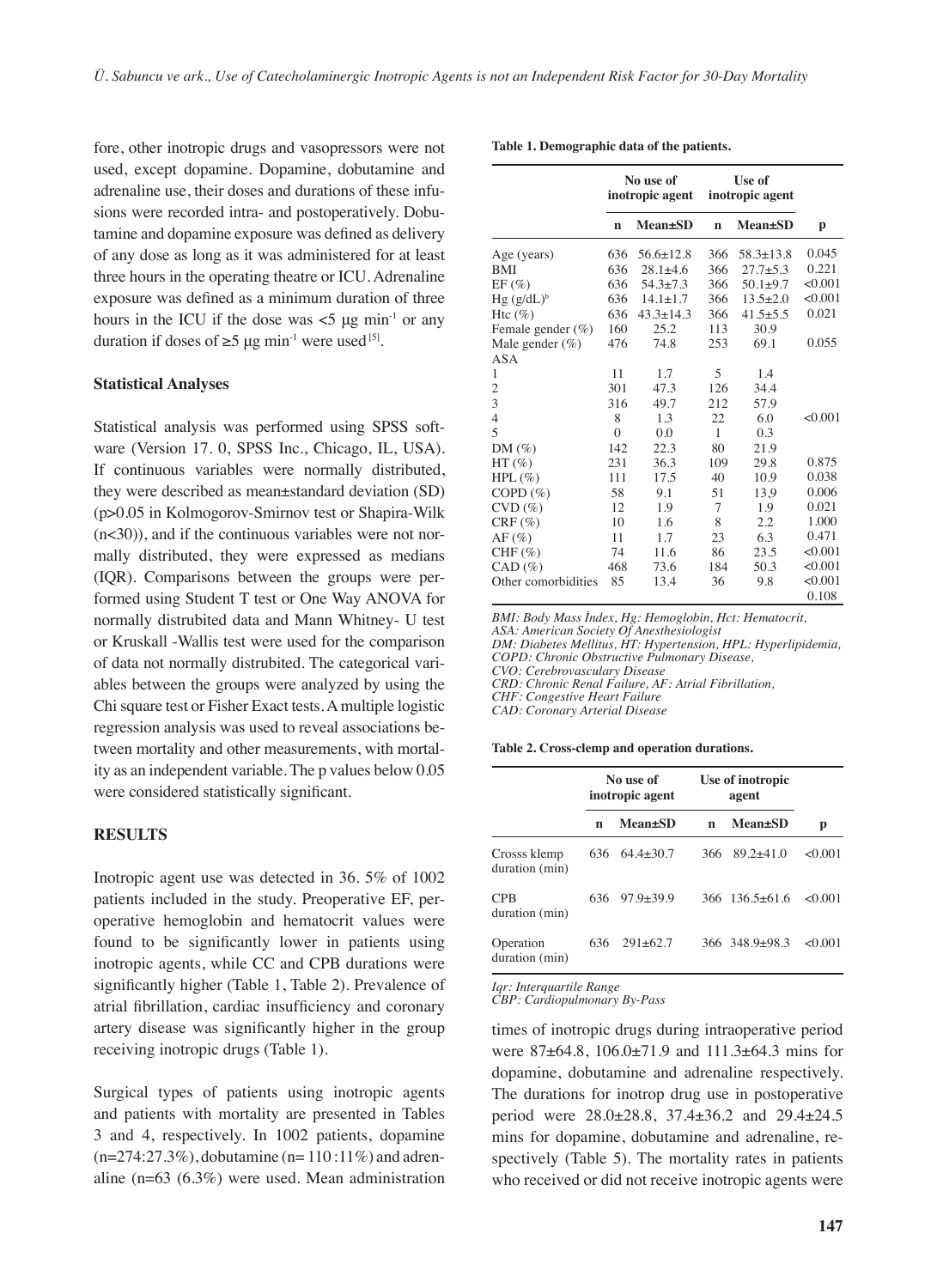#### **Table 3. Types of surgeries.**

|                                                                        | No use of<br>inotropic agent inotropic agent |                    | Use of         |                    |         |
|------------------------------------------------------------------------|----------------------------------------------|--------------------|----------------|--------------------|---------|
|                                                                        | n                                            | $\%$               | n              | $\%$               | p       |
| CABG                                                                   | 452                                          | 71.0               | 158            | 43.1               |         |
| <b>MVR</b>                                                             | 40                                           | 6.2                | 63             | 17.2.              |         |
| <b>AVR</b>                                                             | 37                                           | 5.8                | 27             | 73                 |         |
| Combined Valve Surgery<br>$Asc/Arcus Aorta+CABG/$                      | 18                                           | 2.8                | 39             | 10.6               | < 0.001 |
| Valve Surgery<br>CABG+Valve Surgery<br><b>Adult Congenital Surgery</b> | 50<br>13<br>26                               | 7.8<br>2.0<br>4.08 | 44<br>23<br>12 | 12.0<br>6.2<br>3.2 |         |

*CABG: Coronary Artery By-Pass Grefting MVR: Mitral Valve Replacement AVR: Aortic Valve Replacement*

**Table 4. Types of surgeries and mortality rates.**

|                                    | Alive |          | <b>Exitus</b> in<br>30 days |         |                     |  |
|------------------------------------|-------|----------|-----------------------------|---------|---------------------|--|
|                                    | n     | $\%$     | n                           | $\%$    | р                   |  |
| CABG                               |       | 576 61.9 |                             | 34 5.5  |                     |  |
| <b>MVR</b>                         | 90    | 9.7      |                             | 13 12.6 |                     |  |
| <b>AVR</b>                         |       | 60 6.4   |                             | 4 6.25  |                     |  |
| Combined Valve Surgery             | 54    | 5.8      |                             | 3, 5.2  |                     |  |
| Asc/Arcus Aorta+CABG/Valve Surgery | 81    | 8.7      |                             |         | $13.13.8 \le 0.001$ |  |
| CABG+Valve Surgery                 | 31    | 3.4      |                             | 5 13.8  |                     |  |
| <b>Adult Congenital Surgery</b>    | 38    | 4.1      | $\Omega$                    | 0.0     |                     |  |

*CABG: Coronary Artery By-Pass Grefting MVR: Mitral Valve Replacement AVR: Aortic Valve Replacement*

#### **Table 5. Durations of infusion of inotropic agents.**

|                   | n   | <b>Mean</b> ±SD | <b>Median</b> |
|-------------------|-----|-----------------|---------------|
| Dopamine (hour)   | 274 | $87.0 + 64.8$   | 70.0          |
| Dobutamine (hour) | 110 | $106.0+71.9$    | 90.0          |
| Adrenaline (hour) | 63  | $111.3 + 64.3$  | 95.0          |
| $PO/D$ (hour)     | 160 | $28.0 + 28.2$   | 18.0          |
| PO/DB (hour)      | 88  | $37.4 + 36.2$   | 26.5          |
| PO/A (hour)       | 25  | $29.4 + 24.5$   | 24.0          |

*PO/D: postoperative dopamine infusion duration PO/DB: postoperative dobutamine infusion duration PO/A: postoperative adrenaline infusion duration* 

13.1%, and 3.8%, respectively (p=0.0001). Patients using inotropic agents had a 3.9 -fold (95% CI 2. 4-6.5) higher mortality rates than others (Table 6). When the relationship between the duration of drug use and mortality of patients using an inotropic agent was examined, higher mortality rates were associated with longer use of inotropic agents. In addition, triple use of inotropic drugs were related to higher mortality rates (Table 7).

When significant variables in univariate analyses were included in multiple regression models, advanced age (odds

#### **Table 6. Mortality rate & inotropic agent.**

|                        | Use of<br>inotropic agent inotropic agent |     | No use of |    |                  |  |
|------------------------|-------------------------------------------|-----|-----------|----|------------------|--|
| р                      | $\%$                                      | n   | $\%$      | n  | <b>Mortality</b> |  |
| < 0.001<br>3,9 (%95 GA | - 86.8                                    | 318 | 612 96.2  |    | Alive            |  |
|                        | 13.1                                      | 48  | 3.8       | 24 | 30-day mortality |  |

#### **Table 7. Mortality rates & durations&multiple agent use.**

|                    | <b>Alive</b> |                 | $30$ -day<br>mortality |                        |         |
|--------------------|--------------|-----------------|------------------------|------------------------|---------|
| <b>IOR</b>         | n            | Median<br>(IOR) | n                      | <b>Median</b><br>(IOR) | р       |
| Dopamine (hour)    | 229          | 60(45)          |                        | 45 97 (142)            | < 0.001 |
| Dobutamine (hour)  | 79           | 80 (75)         |                        | 31 120 (150)           | 0.007   |
| Adrenaline (hour)  | 44           | 90(60)          |                        | 19 135 (150)           | 0,005   |
| p:Chi-square test  | n            | $\%$            | n                      | $\%$                   |         |
| Multiple agent use |              |                 |                        |                        |         |
| One                | 168          | 66.1            | 14                     | 29.2                   |         |
| Double             | 64           | 25.2            | 13                     | 27.1                   | < 0.001 |
| Triple             | 22           | 8.7             | 21                     | 43.8                   |         |

*IQR: Interquartile Range; p:Mann Whitney U test*

#### **Table 8. Results of logistic regression analysis.**

|                        | <b>Explanatory</b><br>variable      | p     |      | <b>Odds ratio</b> Confidence<br>interval |
|------------------------|-------------------------------------|-------|------|------------------------------------------|
| Response<br>variable   | inotropes                           | 0.216 | 1.7  | $0.7 - 3.8$                              |
|                        | Preoperative<br>anemia (Hg<13 g/dL) | 0.015 | 0.79 | $0.66 - 0.96$                            |
| $30$ -day<br>mortality | Advanced age                        | 0.008 | 1.1  | $1.01 - 1.1$                             |
|                        | Hypertension                        | 0.016 | 3.4  | $1.3 - 9.4$                              |
|                        | Heart failure                       | 0.043 | 4.1  | $1.1 - 15.9$                             |
|                        | EF                                  | 0.005 | 0.93 | 0.88-0.98                                |

*EF: Ejection Fraction*

*Hg: Hemoglobin*

ratio (OR)  $1.1$ , 95% confidence Interval (CI)  $1.01-1.1$ ; p = 0.008;), hypertension (p=0.016; OR 3.4; 95% CI 1.3-9.4), heart failure (OR 4.1; 95% CI 1.1-15.9, p=0.043), low ejection fraction (OR 0.93; 95% CI 0.88-0.98, p=0.005) were found to be independent risk factors for mortality. Peroperative anemia was found to be an independent risk factor for mortality as well (OR 0.79, 95% CI 0.66-0.96, p=0.015). In the univariate analysis, inotropic drug use was associated with mortality, but multiple regression analysis showed that inotropic use alone was not an independent risk factor (OR 1.7, 95% CI 0.7-3.8; p=0.216; Table 8).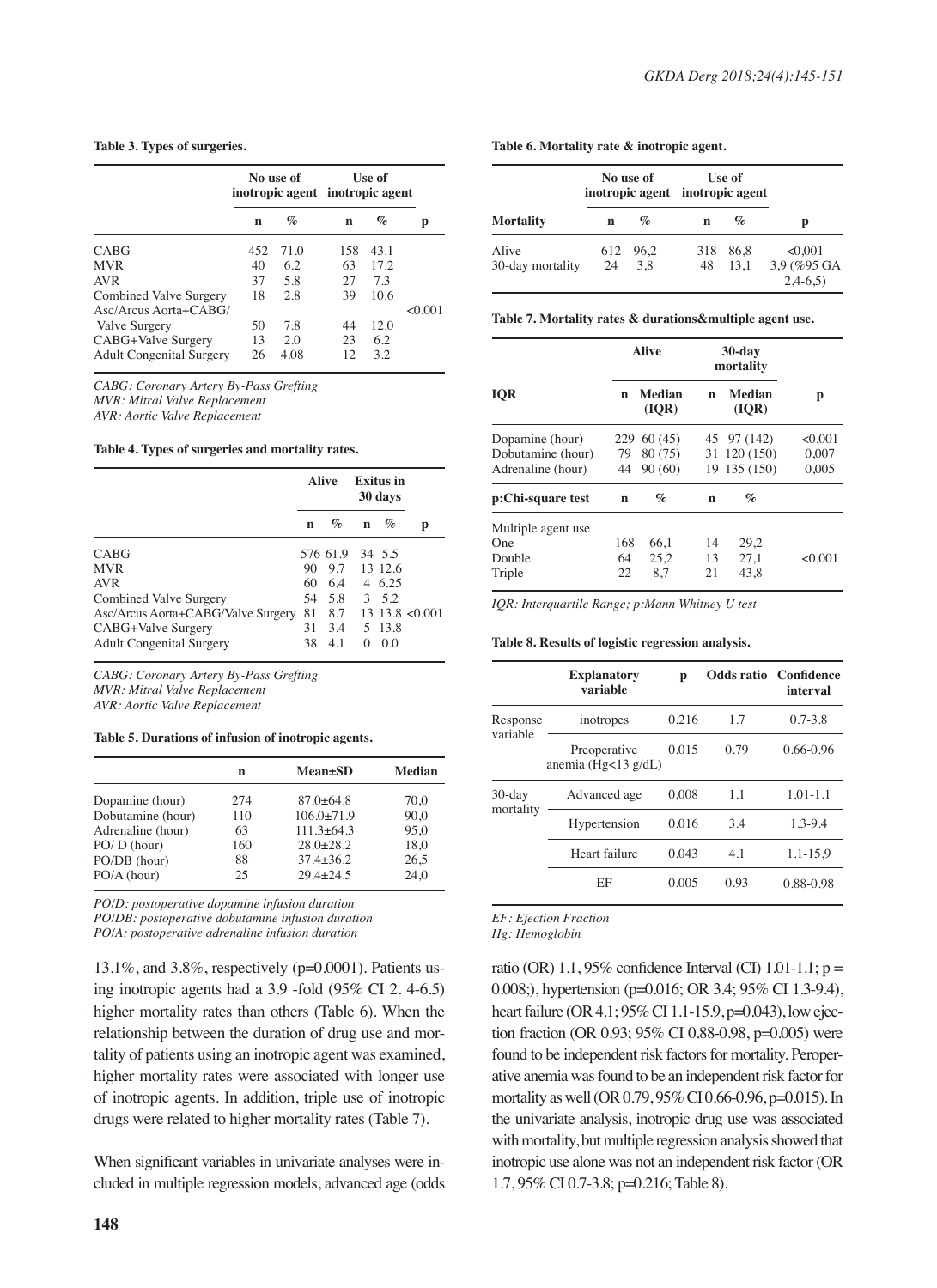# **DISCUSSION**

The prominent finding of this study is that catecholaminergic inotropic drug use was associated with mortality in the univariate analysis, but multiple regression analysis revealed that inotropic drug use was not an independent risk factor for 30-day mortality. Independent risk factors for 30-day mortality were found to be advanced age, hypertension, heart failure, low ejection fraction and peroperative anemia.

Most of the randomized controlled trials suggesting increased mortality in patients using inotropic drugs have been performed in patients with heart failure. Use of inotropic drugs in cardiac surgery can be seen at rates up to 90%, depending on the conditions of the patient and the surgical procedure  $[6]$ . A retrospective cohort study of 1326 cardiac surgery patients has shown inotropic and vazopressor (norepinephrine, vasopressin, epinephrine, dobutamine and milrinone) exposure is independently associated with mortality either in multivariate logistic regression analysis and propensity score matching [5]. A larger-scale multicenter study has shown perioperative use of inotropic therapy was independently associated with an increased 30-day mortality. In this study 1170 patients received inotropes in the matched cohort, while 28% of them were given a single-drug regimen (dopamine, epinephrine, dobutamine and milrinone), while the remaining patients received a combination of two or more or a sequential treatment with different drugs [7]. In these studies, inotropic drugs and vasopressor drugs were analyzed as usual , and patients with heart failure who used these drug groups more frequently , were included in these studies. Although, in these studies, patients with heart failure presumably created a bias, a comprehensive meta-analysis with large number of patients has found that inotropic use does not increase mortality even in patients group with heart failure [4]. In a meta-analysis which consisted of 28.280 patients receiving inotropes or vazopressors has shown that inotrope/vasopressor therapy is not associated with mortality in the overall population and in the majority of subsettings. These subsettings most frequently included cardiac surgery, heart failure, major non-cardiac surgery, complications of liver cirrhosis, sepsis, and cardiac arrest [4]. Like our study the CAPS-Care study examined the association between inotrope use and outcomes of mortality, where hospitals were classified as high, moderate, low patient load according to inotropic drug use. There were no significant difference among the groups regarding mortality rates [4].

In this study, CC, CBP and whole operation times were found to be longer in the inotropic therapy population. Also we detected that CABG surgery was correlated with a lower incidence of positive inotropic drug use compared with other surgeries (valvular , combined or other). Recent studies have shown that the incidence of inotropic agent use is lower in CABG surgeries than valvular or combined surgeries. Also they have shown that a CC time longer than 90 mins is an independent risk factor for inotropic drugs [4]. Nielsen et al. have shown a CPB time longer than 120 mins is much more correlated with inotropic drug use in original cohort contrary to propensity matched cohort [4]. Solely CABG surgery and off-pump surgeries are weakly correlated with frequency of using inotropic drugs [4]. Another risk factor for inotropic agent use was decreased EF. It has been shown in a study of 97 patients that EF levels under 40% is an independent risk factor for inotropic agent use  $[9]$ . In our study we did not calculate the cut- off value for ejection fractions but we demonstrated that the patients with lower EF levels are at a higher risk for inotropic drug use.

As a second outcome of this study; independent risk factors for 30-day mortality were found to be advanced age, hypertension, heart failure and low ejection fraction. It was also observed that the mortality rate increased with the use of multiple inotropic drugs. Of these risk factors, the advanced age and use of more than one inotropic agent have been previously defined as an independent risk factor for 30-day mortality  $[9]$ . In a study of 23.016 cardiac surgical patients, the mortality rate was 3.2%, and independent predictors of mortality in the model were age, sex, the New York Heart Association (NYHA) class, urgency of procedure, EF estimate, lipid-lowering treatment, preoperative dialysis, previous cardiac surgery, procedure type, inotropic medication, peripheral vascular disease and body mass index [10]. In another risk prediction study, factors selected as independent predictors in the preoperative isolated coronary bypass AusSCORE model were as follows: age, New York Heart Association class, ejection fraction estimate,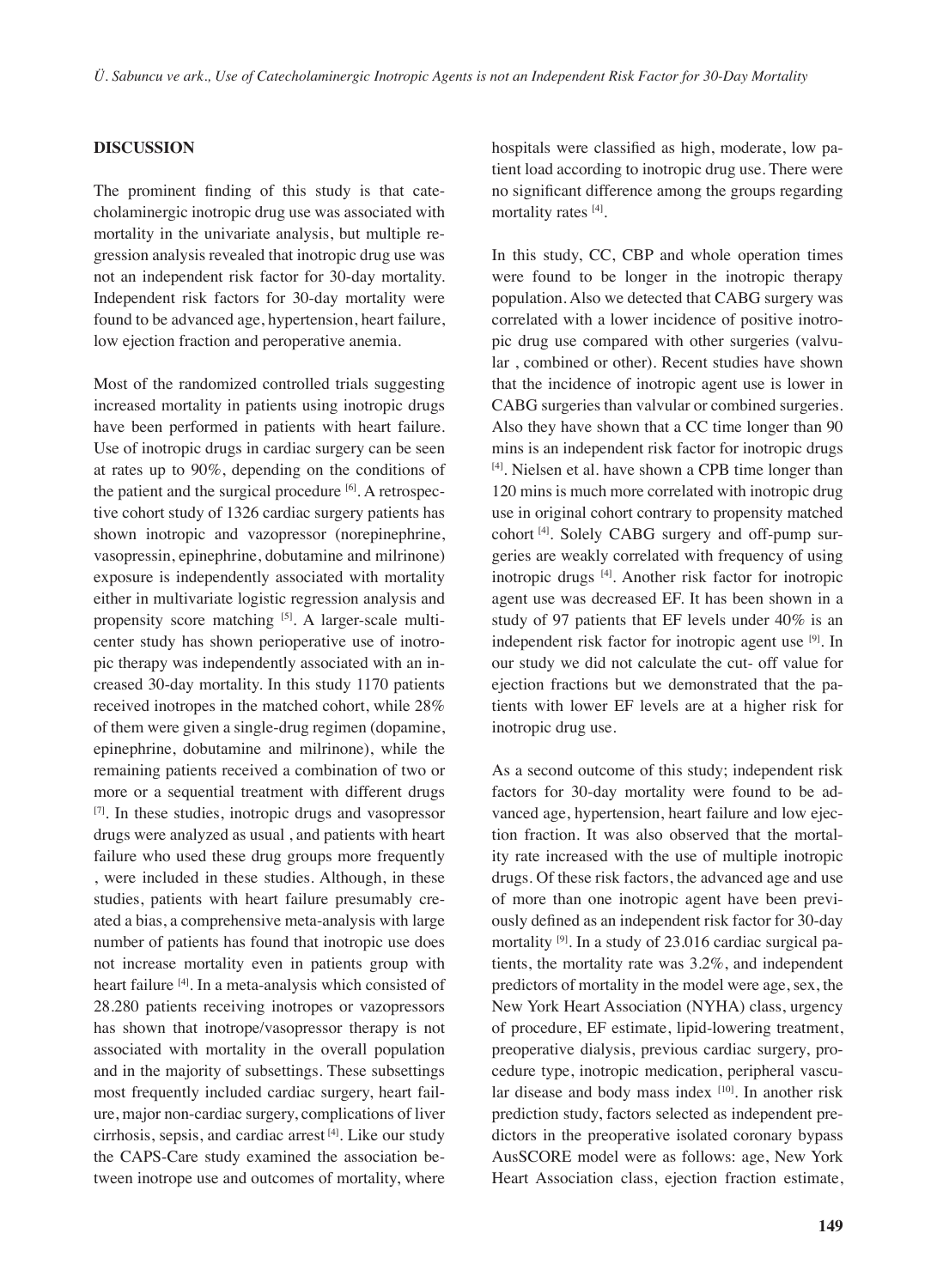urgency of procedure, previous cardiac surgery, hypercholesterolemia, peripheral vascular disease, and cardiogenic shock. Although there are some common risk factors in the studies, each study have suggested different risk factors. An example of which is the vasoactive-inotropic score (VIS) put forward in recent years. It has been suggested that this scoring system, previously described in pediatric cardiac surgery patients, could also be used in adult cardiac surgery  $[11]$ . However this study, as the authors admitted enrolled quite a few patients to recommend this scoring system. The low EF has been shown to be a risk factor for mortality in many studies, and it has been also indicated that the preoperatively elevated left ventricular end-diastolic pressure is predictive of mortality independent of the  $EF$   $[12]$ . Another study, especially in the elderly patient group, introduced a 5-meter gait speed as a predictor of mortality [13]. Obviously, a wide variety of parameters have been used to investigate the risk factors predicting postoperative mortality, and even if the same parameters have been mentioned, these parameters are defined differently. For this reason, it is possible to find many different predictive factors in the literature. In our study independent risk factors for 30- day mortality were found to be advanced age, hypertension, heart failure, low EF and anemia. Inotropic use was not found as an independent risk factor. Our findings are often the common risk factors in studies. Apparently, there is a need to move further in this regard.

We should also mention the issue of preoperative anemia. Several studies have shown perioperative anemia as an independent risk factor for 30-day mortality like us [14-16]. Preoperative anemia increased the mortality risk by 3. 4-fold in patients undergoing CABG surgery <a>[15]</a>. Anemia significantly increases EuroSCORE II in cardiac surgery and should be considered to assess cardiac surgery risk [17]. After the anemia has been shown to increase mortality rates , there is consensus regarding the treatment of preoperative anemia in the context of patient blood management<sup>[18]</sup>.

We have some limitations in our study. Although we evaluated 1002 patients, a greater number of patients gave more valuable results in terms of risk assessment. Also the quality of surgery couldn't been assessed, and data related to perioperative morbidity and long- term mortality were missing.

In conclusion, our findings suggest that 30-day mortality is not increased by inotropic use during perioperative period. Altough our findings does not correlate with small sample sized studies, it correlates with larger sample-sized researches. Independent risk factors for 30-day mortality were found to be advanced age, hypertension, heart failure, low ejection fractions and peroperative anemia. Our findings are frequently found risk factors in studies. There is a need to move further in this regard.

## **References**

- 1. Lloyd Jones DM. Cardiovascular risk prediction. Circulation. 2010;15:1768-77. doi: 10. 1161/cırculatıonaha.109.849166.
- 2. Massé L, Antonacci M. Low cardiac output syndrome: identification and management. Crit Care Nurs Clin N Am. 2005;17:375-83. https://doi.org/10.1016/j.ccell.2005.07.005.
- 3. Bangash MN, Kong ML, Pearse RM. Use of inotropes and vasopressor agents in critically ill patients. Br J Pharmacol. 2012;165:2015-33. https://doi.org/10.1111/j.1476-5381.2011.01588.x.
- 4. Belletti A, Castro ML, Silvetti S, Greco T, Biondi-Zoccai G, Pasin L, et al. The effect of inotropes and vasopressors on mortality: a meta-analysis of randomized clinical trials, Br J Anaesth. 2015;115:656-75. https://doi.org/10. 1093/bja/aev284.
- 5. Shahin J, DeVarennes B, Tse CW, Amarica DA, Dial S. The relationship between inotrope exposure, six-hour postoperative physiological variables, hospital mortality and renal dysfunction in patients undergoing cardiac surgery. Crit Care. 2011;15:1-10. https://doi.org/10.1186/cc10302.
- 6. Nielsen DV, Hansen M K, Johnsen S P,Hansen M, Hindsholm K, Jakobsen CJ. Health outcomes with and without use of inotropic therapy in cardiac surgeryresults of a propensity score–matched analysis. Anesthesiology 2014;120:1098-108.
- https://doi.org/10. 1097/ALN. 0000000000000224
- 7. Müller M, Junger A, Bräu M, Kwapisz MM, Schindler E, Akintürk H. British incidence and risk calculation of inotropic support in patients undergoing cardiac surgery with cardiopulmonary bypass using an automated anaesthesia record-keeping system. Journal of Anaesthesia 2002;89:398-404. https://doi.org/10.1093/bja/89.3.398.
- 8. Williams JB, Hernandez AF, Li S, Dokholyan RS, O'Brien SM, Smith PK, et al. Postoperative inotrope and vasopressor use following CABG: outcome data from the CAPS-Care study. J Cardiac Surg 2011:26(6):572-8.

https://doi.org/10.1111/j.1540-8191.2011.01301.x.

9. Ahmed I, House CM, Nelson WB. Predictors of inotrope use in patients undergoing concomitant coronary artery bypass graft (CABG) and aortic valve replacement (AVR) surgeries at separation from cardiopulmonary bypass (CPB). J Cardiothorac Surg. 2009;4:24. https://doi.org/10.1186/1749-8090-4-24.